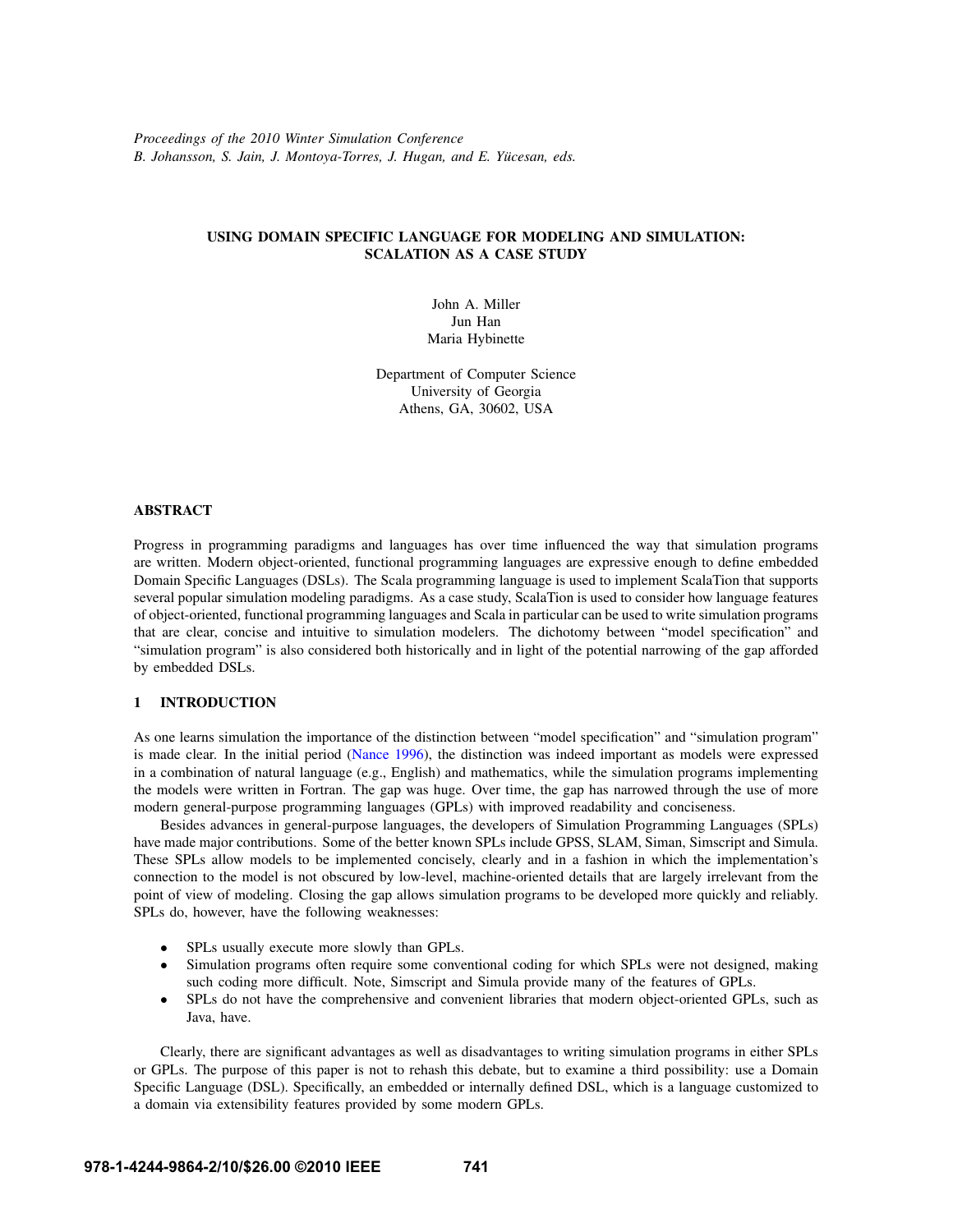The notion of DSLs (van Deursen, Klint, and Visser 2000) began long ago, and under a broad definition could include special-purpose programming languages of which SPLs would be categorized. In this paper, we are focusing on embedded or internally-defined DSLs. These embedded DSLs are not simply a subroutine library or class library, but rather make full use of syntactic features to manifest a sublanguage for a particular domain that provides greater expressive power and readability for that domain. One category of languages is particularly adept at allowing a DSL to be defined, namely object-oriented, functional programming languages. They tend to be more concise and expressive than other languages and are rapidly increasing in popularity. Using a fairly broad view of functional languages, the following seven languages may be considered to be object-oriented, functional programming languages. In some cases, it might be more appropriate to refer them as object-oriented languages with functional features.

- OCaml (Smith 2006) developed by Didier Remy
- F# (Syme, Granicz, and Cisternino 2007) developed Don Syme
- Scala (Odersky, Spoon, and Venners 2008) developed by Martin Odersky
- Python (Watters, Ahlstrom, and Van Rossum 1996) developed by Guido van Rossum
- Ruby (Thomas and Hunt 2000) developed by Yukihiro Matsumoto
- Groovy (Koenig et al. 2007) developed by Guillaume Laforge
- C# (Hejlsberg, Wiltamuth, and Golde 2003) developed by Anders Hejlsberg

A reference to a first popular book on the language as well as the name of the main developer are also given. Note, Java (Arnold and Gosling 1996) and C++ (Stroustrup 1986) have proposals to add the closure feature which is a first step toward providing some functional programming capabilities. Also, it should be mentioned that functional programming languages, which began before object-oriented, functional programming languages, were introduced with Lisp (McCarthy 1960). Today there are a large number of functional programming languages including two of major importance: Standard ML (Milner 1984) and Haskell (Hudak et al. 1992). These languages are also very concise, but possibly due to their unfamiliar syntax and the fact that are not ideal for programming tasks that are best solved by modifying existing data, they have yet to develop a large user base. It is difficult to establish a bright line to determine when a language should be considered functional. For example, Scala supports most of the features of functional languages, including functions as first class values, closures, list comprehensions, curried functions, lazy evaluation and pattern matching (Odersky 2010), although in some cases less elegantly than languages such as Standard ML, Haskell or OCaml. Most would agree that the first two languages in the list are functional, and many of those would agree that Scala is functional, while below Scala some would consider it a stretch.

Although non-scientific it is interesting to look into the issues of conciseness, since many studies indicate that the number of lines of code that a typical programmer can write is essentially language invariant, greater conciseness leads to greater productivity. One place to looks is (Rosetta-Code 2010) where code to compute a powerset (set of all subsets) is given. The functional (including object-oriented, functional) languages typically require very few lines of code (e.g., 1 for Scala, Standard ML, OCaml and Haskell vs. many lines of code for C, C++ and Java).

One issue among the current crop of object-oriented, functional programming languages that is relevant to modeling and simulation is the issues of typing: OCaml, F#, Scala and C# are statically typed, while Python, Ruby and Groovy are dynamically typed. Dynamic typing has the following advantages: more flexible coding, reduction of type annotation (and hence more conciseness), while static typing has its own advantages: catches typing errors earlier (during compilation), runs faster (up to an order of magnitude) and with type inference can still provide conciseness. The speed of execution is particularly salient for the domain of modeling and simulation.

Recently, there have been several projects to develop DSLs using Python, Ruby and Scala. As a case study to explore the usefulness of creating DSLs for Modeling and Simulation (M&S), we have chosen Scala as the implementation language. As indicated in the last paragraph, it is well suited for developing DSLs and because it is statically typed, its execution performance is good. Scala generates Java byte code. It is marginally slower than Java, because in some cases it utilizes Java reflection capabilities. (Fulgham 2010) has a rough comparison of running times.

The rest of this paper is organized as follows: In Section 2, we discuss various types of DSLs and then cover the suitability of Scala for developing a DSL for modeling and simulation. Section 3 presents ScalaTion as a case study for developing and using a DSL for M&S. Finally, conclusions and future work are given in Section 4.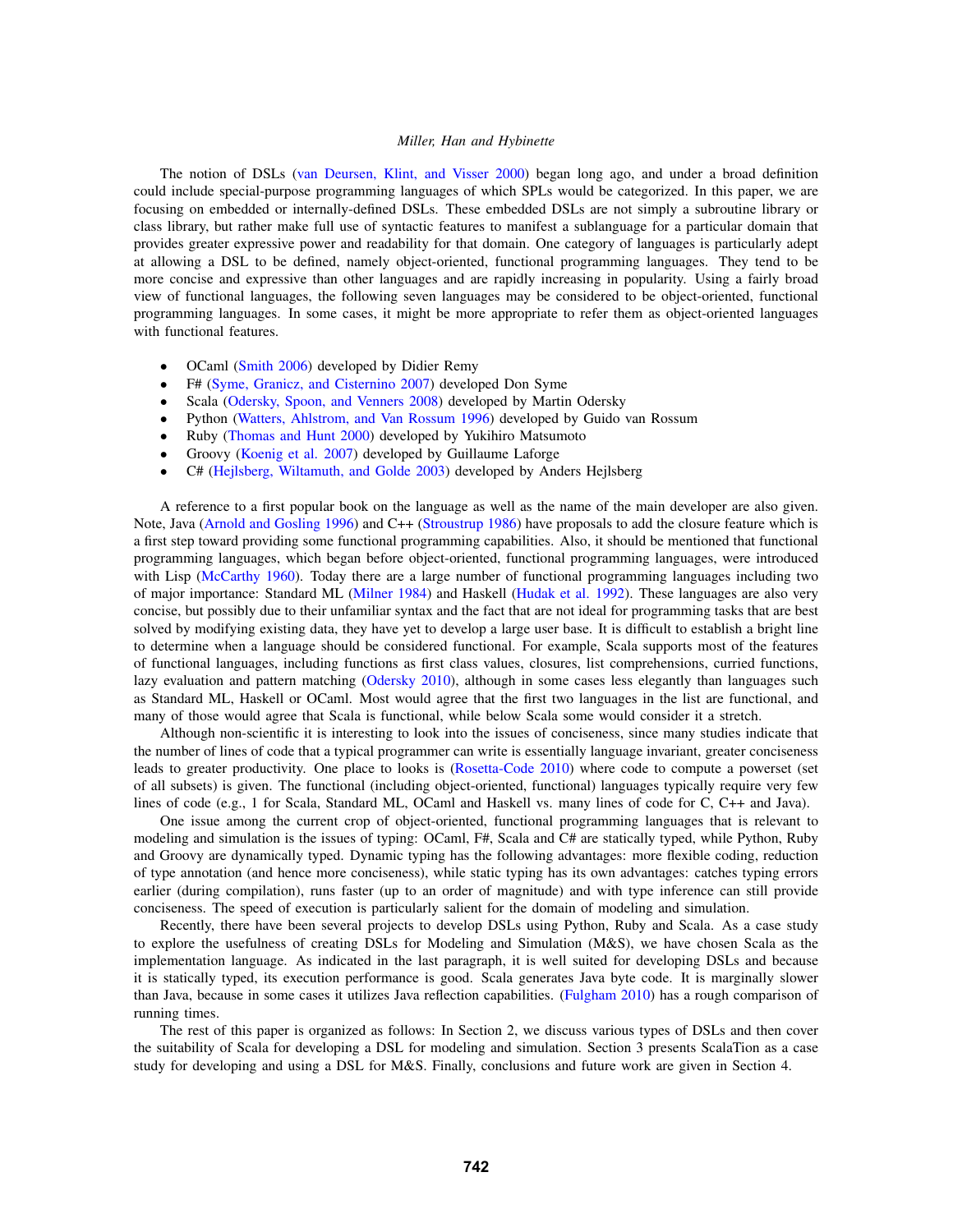# 2 DOMAIN SPECIFIC LANGUAGES

A Domain Specific Language (DSL) may be defined as follows: "A domain-specific language (DSL) is a programming language or executable specification language that offers, through appropriate notations and abstractions, expressive power focused on, and usually restricted to, a particular problem domain" (van Deursen, Klint, and Visser 2000). The key advantages may be summarized as follows: "DSLs trade generality for expressiveness in a limited domain. By providing notations and constructs tailored toward a particular application domain, they offer substantial gains in expressiveness and ease of use compared with GPLs for the domain in question, with corresponding gains in productivity and reduced maintenance costs" (Mernik, Heering, and Sloane 2005).

The creation and use of Domain Specific Languages (DSLs) has recently gained popularity, since there are now several relatively new programming languages, including Python, Ruby and Scala, which make it easier to develop DSLs (Wampler and Payne 2009). Use of a DSL allows one to hide the implementation details and improve the readability of the code for those knowledgeable of the application domain. In some cases, the code can look almost like mathematics, while in other cases almost like English. Such code is less imperative and more declarative as well as being more concise.

# 2.1 Externally vs. Internally Defined DSLs

In the past, a DSL was often created using language processing tools such as parsers and pre-processors to translate code to a host language. One could also write a full interpreter or compiler for an external DSL. This approach has the advantage of putting fewer constraints on the language designer. Unfortunately, more work is required to make such a DSL and too much design freedom may lead to a longer learning curve for new users of the language, since it may not follow familiar patterns.

The new trend is to use features of the language itself to define the DSL. This is referred to as an internally defined or embedded DSL (van Deursen, Klint, and Visser 2000; Zdun and Strembeck 2009). Several modern general-purpose programming languages have powerful and flexible syntax that allows customization to a particular domain, so that solutions can be expressed concisely and naturally to practitioners in that domain.

### 2.2 DSLs in Scala

One of the design goals of Scala was to support the development of Domain Specific Languages. There is a growing list of projects doing just that. A couple of related examples are ScalaQL (Spiewak and Zhao 2010) and ScalaDBC (Dubochet 2006), both of which use Scala language constructs to provide SQL-like languages, much like C#'s LINQ. The Kiama project (Sloane 2008) created language processing tools by developing DSLs embedded in Scala. Parser combinators were used to create a DSL with an EBNF-like notation for specifying grammars (Moors, Piessens, and Odersky 2008). Finally, DSLs are integral enough to Scala to merit their own chapter in an on-line Scala textbook (Wampler and Payne 2009).

The following language features of Scala enhance one's ability to create effective DSLs.

- Operator Overloading and Infix Notation. Several modern languages support operator overloading. It was left out of Java because of some complexities associated with it in C++, e.g., overloading of (). In Scala, operator overloading is available as a consequence of two other language features: (i) infix notation and (ii) flexible method naming including operator symbols (Odersky, Spoon, and Venners 2008). For mathematical expressions, operator overloading can greatly improve both conciseness and readability (e.g., given three matrices a, b and c,  $a * b + c$  is more readable than a. multiply(b). add(c)). Infix notation is also very useful in a similar way for methods whose names are not operator symbols. For example, since  $\star$  is used for vector multiply (the Hadamard product), dot is used for the inner product and outer is used for the outer product (e.g., u dot v is easier to read than  $u \cdot dot(v)$ ).
- Type Inference. Strongly and statically typed languages like Java help programmers discover mistakes earlier, so that they are much easier to find and fix. Dynamically typed languages like Python and Ruby avoid repetitious type annotations at the cost doing type checking at run-time, which can slow down execution as well as delay the discovery of mistakes. Type inference as provided by many functional as well as some object-oriented, functional programming languages (e.g., Scala) are to a degree, the best of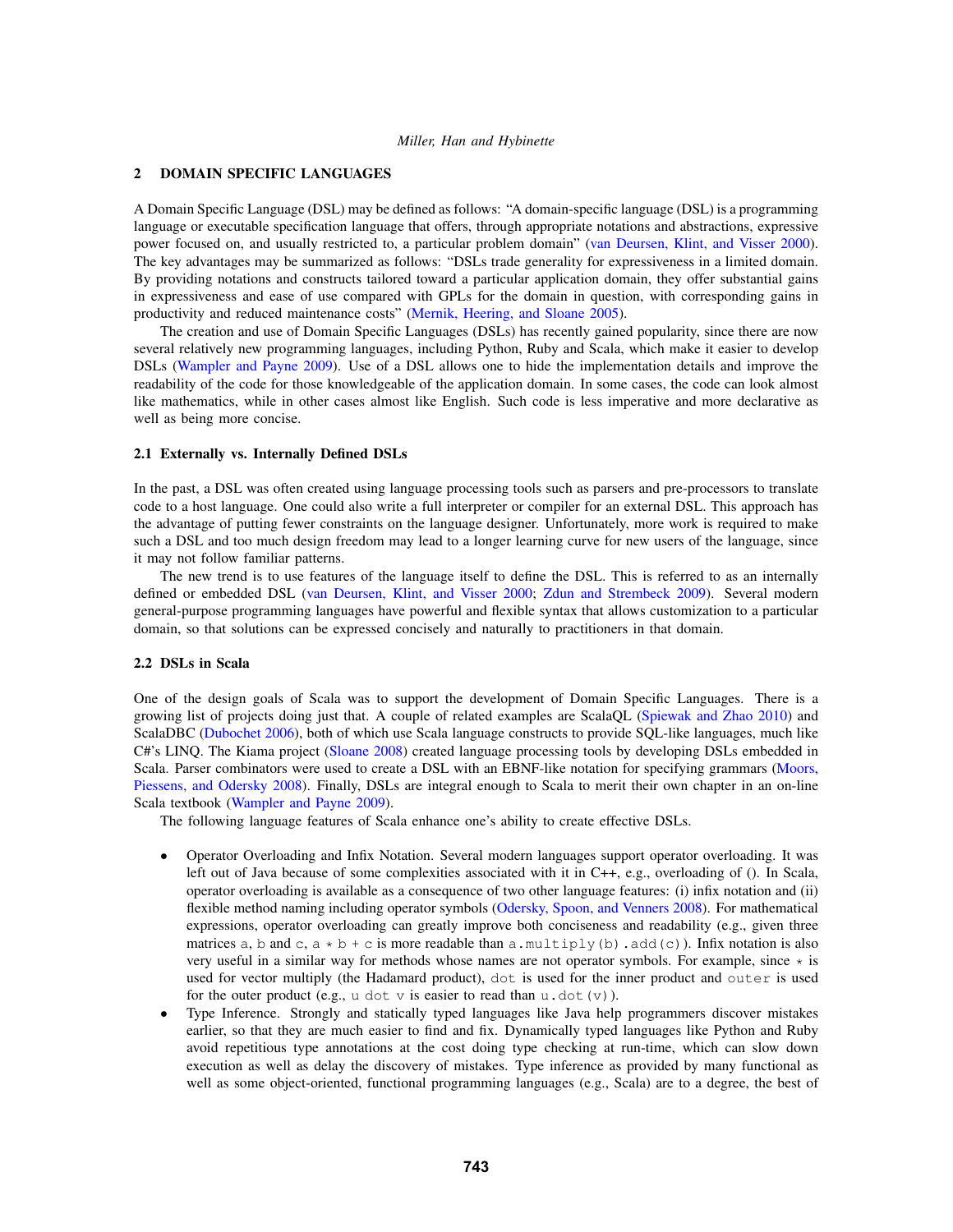both worlds. They sacrifice a little flexibility (so long as the type system is powerful enough) for the gain of static type checking.

- Type Alias. Because Scala has a rich type system, some type expressions may become long. A type alias can be used to provide a convenient shorthand (e.g., type  $MatrixD = MatrixN$  [Double]).
- First-Class Functions and Closures. In functional programming languages, functions are the central feature of the language. In object-oriented languages like Java, methods are used to specify functions, but there are no functions defined outside of classes, no function types, no function variables and no parameters of functional type. Scala supports first-class functions, meaning that functions can be viewed as objects that can be assigned to function variables or passed as functional arguments. Function types (e.g., type AggregateFunction = (Set [Double]) => Double) can also be defined. A closure may be thought of as a function, that when defined captures its local environment so that values of variables in its local scope can be accessed, when the function is invoked. This is very useful in modeling and simulation, since it makes it easy to pass functions as arguments, e.g., to a Runge-Kutta differential equation numerical integrator. It also makes it easy to define a vector of derivative functions for solving systems of differential equations. Closures are a very powerful feature that can also be used to create custom control structures and generally allow for the creation of very concise programming solutions.
- Functional Programming. As a functional programming language, closures are just the starting point for Scala. Beyond closures, Scala supports immutable variables, iterator methods, higher order functions, currying and partial function applications. In ScalaTion, variables are immutable (val) unless this results in awkward or inefficient code, in which case mutable (var) variables are used. Wide use of immutable variables typically makes debugging easier. The foreach iterator method, allows one to easily traverse through data structures, e.g., the foreach method in  $Matrix$  allows one to iterate over the matrix, row vector by row vector, for retrieval or other function applications. Higher order functions, currying and partial function applications allows functions to be partially evaluated, i.e., some of its parameters are passed in, but not all, so a function with fewer parameters is defined that later can be called passing it the remaining parameters. This can make code more concise, since new functions can be built from existing ones.
- Default Arguments. Scala provides named and default arguments. Use of default values for arguments can simplify the use an Application Programming Interface (API) as well as allow methods to be unified leading to additional simplification. Default arguments are widely used in ScalaTion.
- Parser Combinator Library. Some functional programming languages provide an easier why to develop parsers, particularly for small, experimental languages. The idea is to create a parser to recognize or consume a portion of the language and then combine parsers to process the entire language. For example, def term: Parser [Any] = factor rep  $("*"$  factor | "/" factor) can be used to consume terms in arithmetic expressions. Adding similar definitions for expr and factor provides a complete parser for an arithmetic expression language using very few lines of code (Odersky, Spoon, and Venners 2008).

# 3 ScalaTion: A DSL FOR M&S

An early version of ScalaTion is available on the Web (Miller 2009). It contains over 12 thousand lines of Scala code. ScalaTion is the fourth simulation package that we have developed and builds on the other three.

- SIMODULA (Miller and Weyrich 1989), coded in Modula-2
- JSIM (Nair, Miller, and Zhang 1996; Miller et al. 1997), coded in Java
- SASSY (Hybinette et al. 2006), coded in Java

Some of the 50 thousand lines in the codebase of JSIM served as a basis for parts of ScalaTion.

The package structure of ScalaTion reflects the organization of the Discrete-event Modeling Ontology (DeMO) (Miller et al. 2004). This ontology is based on the three traditional simulation world-views: event-scheduling, process-iteration and activity-scanning. In addition, it has a fourth major category for state oriented models. ScalaTion currently consists of nine packages, starting with a small package of utilities (scalation.util) that provides some generally useful functionality. In the subsections below, each of the major eight packages will be discussed,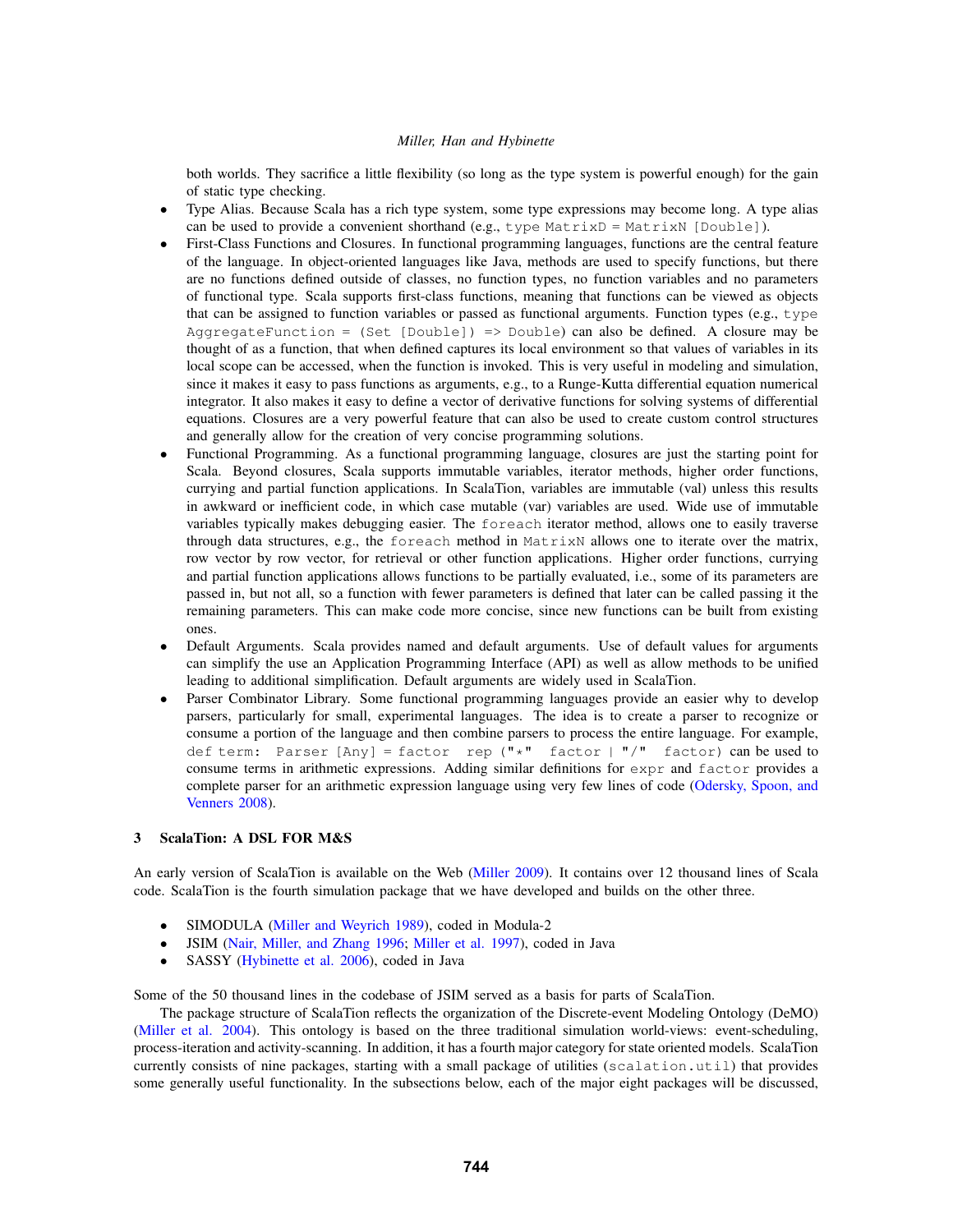from low to high level reflecting the package dependencies. The last four packages correspond to the subclasses of DeMO's DeModel class.

### 3.1 scalation.scala2d Package

The scalation. scala2d package provides access to Java 2D including much of the functionality of java.awt and java.awt.geom so that packages using it can avoid directly importing Java. It also provides several additional shapes including triangles, quads, squares, pentagons, hexagons, octagons and polygons. Further, it provides Arrows (Line2D with an arrowhead), QCurves (QuadCurve2D supplemented with parametric traversal useful for animation) and QArcs (QCurve with an arrowhead).

### 3.2 scalation.mathstat Package

The scalation.mathstat package provides mathematical and statistical traits, objects and functions that are useful for modeling and simulation. These include generic implementations for vectors and matrices. The ability to use operator overloading and infix notation allows for expressions to be written almost as one would see in a textbook. For example, the code shown in Listing. 1 performs matrix multiplication using the vector dot product.

#### Listing 1: Matrix Multiplication.

```
def * (b: MatrixN [T]) (implicit nu: Numeric [T]): MatrixN [T] = {
    val c = MatrixN [T] (dim1, b.dim2)
    for (i <- c.range1; j <- c.range2) c(i, j) = row(i) dot b.col(j)
    \overline{C}} // \star
```
Note,  $[T]$  is a type parameter. The MatrixN class works on any Numeric data type. As a longer example, Listing 2 shows the primary method inside the Regression class. The fit method uses the least squares method to fit the parameter vector (*b*) in the multiple regression equation  $y = Xb + \varepsilon$ . Under least squares,  $b = (X^t X)^{-1} X^t y$ . Scala allows the code to look very similar to the mathematical expression. Note, MatrixD is simply a shorthand type alias for MatrixN [Double].

### Listing 2: Multiple Regression.

```
def fit (x: MatrixD, y: VectorD): Tuple2 [VectorD, Double] = {
    val b = (x.t * x) .inverse * x.t * y // parameter vector<br>val e = y - x * b // error vector
    val e = y - x * b // error vector<br>val sse = e.norm2 // sum of square
                                                // sum of squared errors
    val ssto = y.norm2 - (pow (y.sum, 2)) / y.dimval r2 = (ssto - sse) / ssto // coefficient of determination
    Tuple2 (b, r2)
} // fit
```
On the mathematical side, this package also provides a trait for combinatorial functions, a class for complex numbers and classes for computing eigenvalues/eigenvectors, On the statistical side, this package also provides a random number generator, 26 random variate generators (e.g., Exponential and Normal), statistical quantiles, sample and time-persistent statistics as well basic plotting capabilities.

### 3.3 scalation.animation Package

The scalation.animation package is predicated on the assumption that most simulation models can be represented as or transformed to a graph. For example, event graphs are naturally graphs where the nodes represent types of events and the edges represent causal links between the events. Since ScalaTion supports many different types of simulation models, the plan was to build one general purpose animation engine that works for all the models. The scalation 2D animation engine provides an animation command interface for all of the simulation engines to use. Being graphically oriented, it includes commands such as CreateNode, MoveNode, DestroyNode. There are also similar commands for edges and tokens. Tokens may move in the graph along nodes and edges as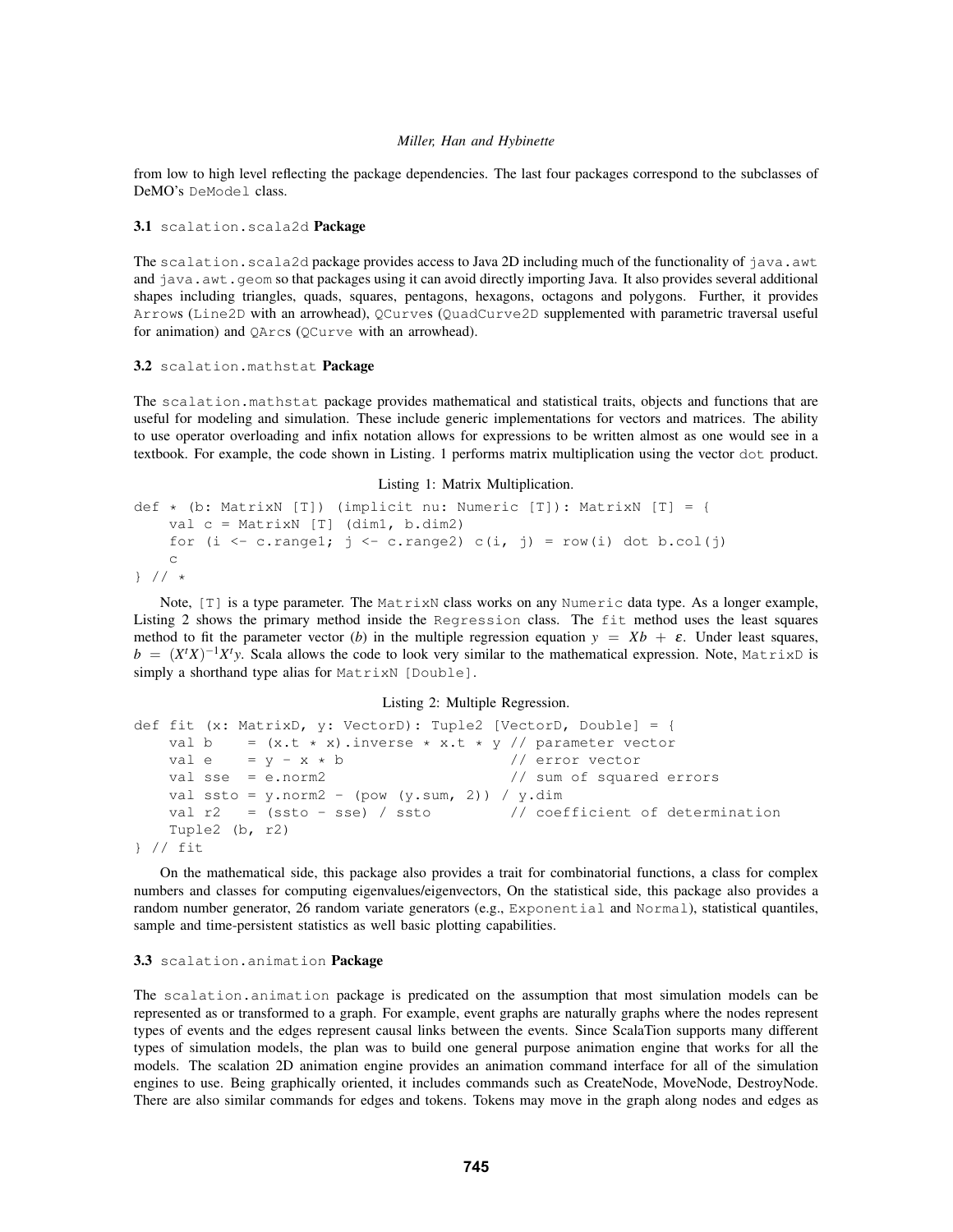well as freely move about the drawing canvas. The animation engine works by processing animation commands in time order from a queue shared with the simulation engine. It will sleep according to the time difference between timestamped animation commands, wake up, change the animation state according to the command and then call paintComponent.

#### 3.4 scalation.dynamics Package

The scalation.dynamics package is still a work in progress. It currently supports models represented as a system of Ordinary Differential Equations (ODEs). It provides a solver for first-order, constant coefficient, linear ODEs and a numerical integrator for more general ODEs. The solver is dependent on the scalation.mathstat package for finding eigenvalues and eigenvectors. A framework for including multiple integrators is set up, which currently contains the following numerical integrators: a 4th-order Runge-Kutta and a (4,5)th-order Dormand-Prince. As this package is further developed, we plan to create a general-purpose simulation engine for systems dynamics/continuous simulation. Now it provides basic capabilities and functionality for hybrid discrete-continuous models, such as Hybrid Functional Petri Nets.

As stated earlier, the four remaining packages to be discussed correspond the major subclasses of DeMO's Discrete-event Model (DeModel) class: ActivityModel, EventModel, ProcessModel and StateModel. Simple example models are given for each of the four.

### 3.5 scalation.activity Package

In DeMO, activity oriented models are defined as models that are organized around the notion of activity. An activity is something that an entity in a simulation does that has a beginning (start event) and an end (end event). One could visualize such models as having entities/tokens that flow through a graph. Activities or transitions are presented by certain nodes in the graph. For example, a Petri Net can be represented by a bipartite graph consisting of two types of nodes: transitions and places. Tokens accumulate at place nodes and when enough to fire a transition have accumulated at each incoming place, the transition fires, moving the tokens to output places. The scalation.activity simulation engine provides very general types of Petri Nets including Hybrid Functional Petri Nets.

A simple example with just one transition that models a biochemical reaction is shown in Listing 3. It represents one step in a biochemical pathway simulation in which enzymes control a pathway that synthesizes glycans (a form of carbohydrate). Fluids (the continuous analog of tokens) of certain colors reside in places, while reactions via a Petri Net transition move the fluids from input to output places. The Petri Net is created by defining the colors, places and transitions and then connecting the places and transitions via arcs. The amount of fluid flow is determined by differential equations; an array of derivative functions is passed in for this calculation.

#### Listing 3: Petri Net Model of Reaction.

```
object Reaction extends Application {
    // green for glycans, blue for enzymes
    val hues = Array [Color] (green, blue)
    val place = Array [PlaceD] ( new PlaceD (100, 250, new VectorD (20., 0.)),
            new PlaceD (200, 350, new VectorD ( 0., 10.)),
            new PlaceD (500, 250, new VectorD ( 0., 0.)))
    val tran = Array [Transition] (new Transition (300, 240,
                                       Deterministic (4), hues))
    val pnet = new PetriNet (hues, place, tran)
    def derv1 (t: Double, y: Double) = .1 \times y //derivatives governing inflow
    def derv2 (t: Double, v: Double) = 1.
    tran(0).connect (pnet,
        Array [ArcD] ( new ArcD (place(0), tran(0), true,
          new VectorD (0., 0.), null, Array [Derivative] (derv1, derv2)),
          new ArcD (place(1), tran(0), true, new VectorD (0., 10.))),
```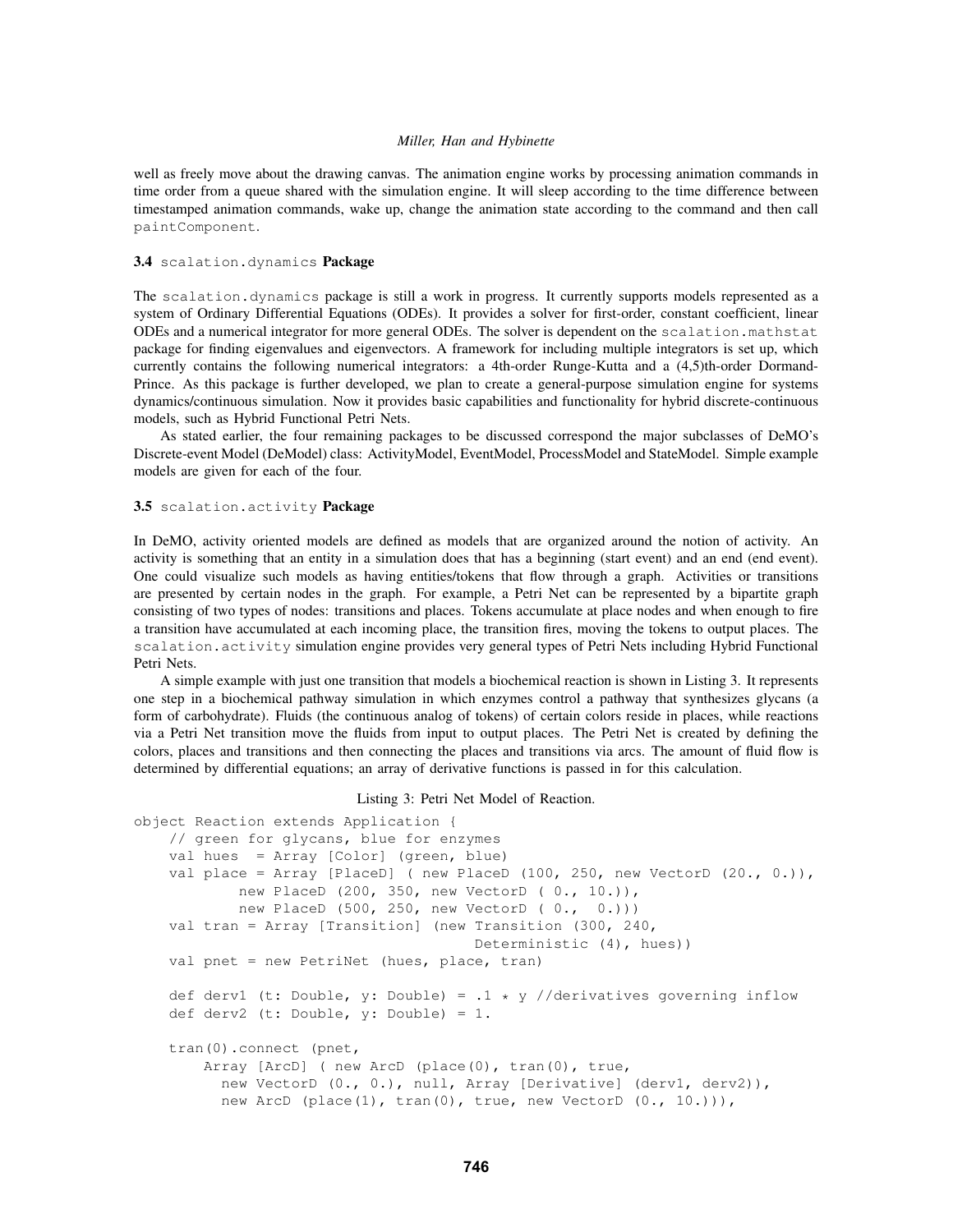```
Array [ArcD] ( new ArcD (place(1), tran(0), false,
         new VectorD (0., 10.)),
         new ArcD (place(2), tran(0), false, new VectorD (10., 0.)))
   println (pnet)
   pnet.simulate (2, 20)
} // Reaction object
```
A fully commented version of the code shown in Listing 3 is examples/activity/Reaction.scala of (Miller 2009). A screenshot of an animation of a Hybrid Functional Petri Net modeling a portion of a biochemical pathway is shown in (Silver et al. 2009).

### 3.6 scalation.event Package

The simpliest way to develop a simulation engine to support discrete-event simulation is to implement eventscheduling. Such an engine can be organized along the lines of Event Graphs (Schruben 1983). This involves creating the following four classes: Event, Entity, CausalLink and Model. An Event, defined as an instantaneous occurrence that can trigger other events and/or change the state of the simulation, is represented as a node in an event graph. An Entity, such as a customer in a bank, flows through the simulation. A CausalLink emanating from an event/node is represented as an outgoing edge in the event graph. The Model serves as a container/controller for the whole simulation.

For example, to create a simple bank simulation, one could use the four classes defined in the event-scheduling engine to create subclasses of Event, called ArrivalEvent and DepartureEvent, and one subclass of Model, called BankModel. In more complex situations, one would typically define a subclass or instances of Entity to represent the customers in the bank. The Scala code shown in Listing 4 was made more declarative than typical code for event-scheduling to better mirror event graph specifications, where the causal links specify the conditions and time delays. For instance,  $()$  => nArr < nArrival is a closure returning Boolean that will be executed when arrival events are handled. In this case, it represents a stopping rule; when the number of arrivals exceeds a threshold, the arrival event will no longer schedule the next arrival. The serviceRV is a random variate to be used for computing service times. The main thing to write within the subclasses of Event is the occur method. If an event can trigger other events, it must first call super. occur () to schedule these future events. It then can make changes to the state variables, in this case nArr, nIn and nOut. For animation of the event graph, a prototype for each type of event is created and displayed as a node. The edges connecting these prototypes represent the casual links.

#### Listing 4: Event Graph Model of a Bank.

```
class BankModel (name: String, nArrival: Int, arrivalRV: Variate,
   serviceRV: Variate) extends Model (name) {
   var nArr = 0. // no. of customers that have arrived
   var nIn = 0. // no. of customers in the bank
    var nOut = 0. // no. of customers that have finished and left the bank
   val protoArr = Arrival (null) // prototype for all Arrival events
   val protoDep = Departure (null) // prototype for all Departure events
   val aLinks = Array (CausalLink ("link2A", this,
        () => nArr < nArrival, protoArr, () => Arrival (null), arrivalRV),
                       CausalLink ("link2D", this,
        () => nIn == 0, protoDep, () => Department null, server))
    val dLinks = Array (CausalLink ("link2D", this,
        () => nIn > 1, proto Dep, () => Department (null), server))
    protoArr.displayLinks (aLinks)
   protoDep.displayLinks (dLinks)
    case class Arrival (customer: Entity)
```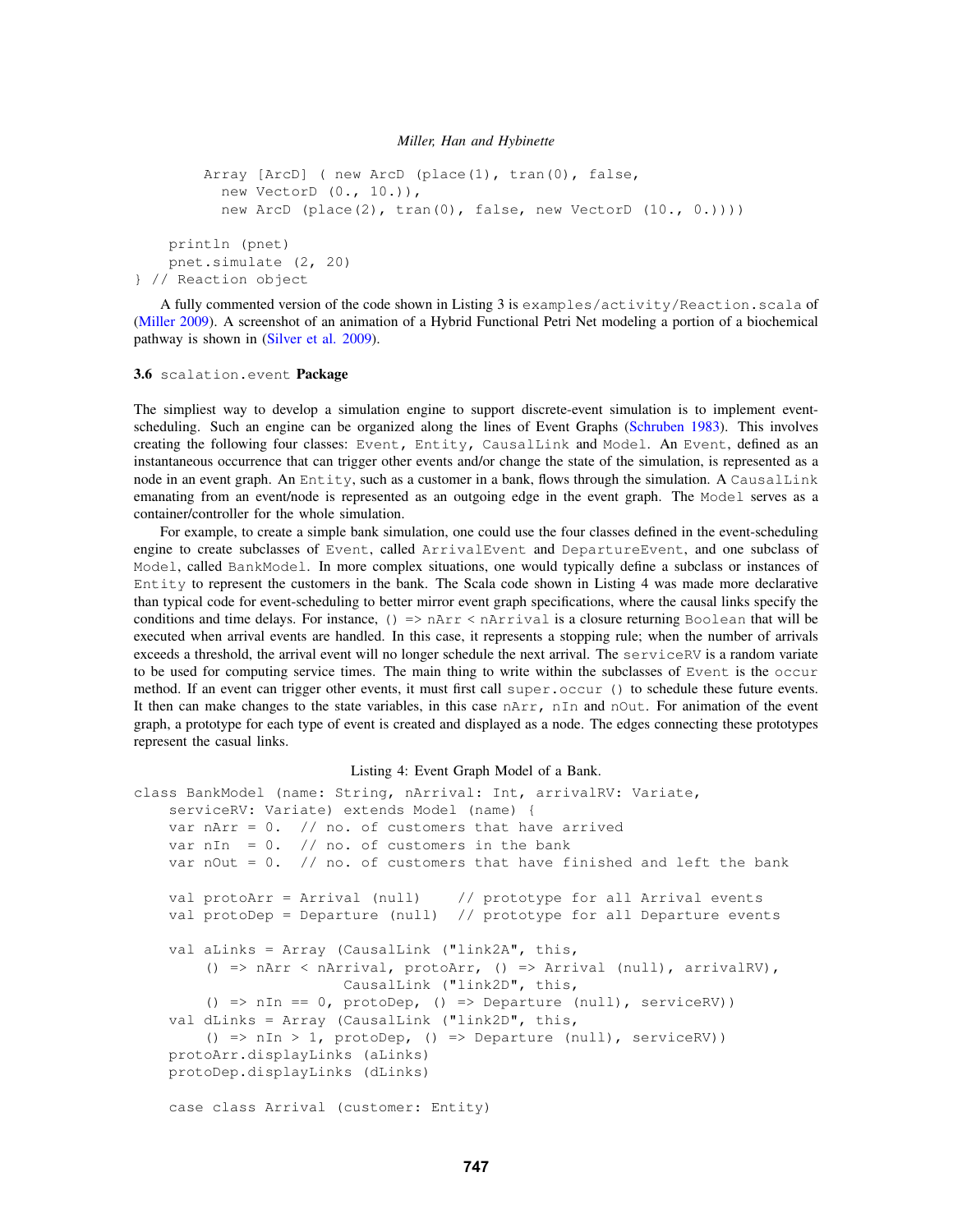```
extends Event (protoArr, customer, aLinks,
           this, Array (150., 200., 50., 50.)) {
       override def occur () {
           super.occur () // handle casual links
           nArr += 1 // update the current state
           nIn += 1
       } // occur
   } // Arrival class
   case class Departure (customer: Entity)
       extends Event (protoDep, customer, dLinks,
           this, Array (450., 200., 50., 50.)) {
       override def occur () {
           super.occur () // handle casual links
           nIn -= 1 // update the current state
           nOut += 1
       } // occur
   } // Departure class
   simulate (0., Arrival (null))
} // BankModel class
```
A fully commented version of the code shown in Listing 4 is examples/event/Bank.scala of (Miller 2009). A screenshot of animation of the event graph for this model is shown in Figure. 1. Each node in the graph will have a token (black dot) if the corresponding event is occurring or scheduled.



Figure 1: Event Graph Animation of a Bank.

#### 3.7 scalation.process Package

Many discrete-event simulation models are written using the process-interaction world view, because the code tends to be concise and intuitively easy to understand. Take for example the process-interaction model of a bank shown in Listing 5. Following this world view, one simply constructs the simulation components and then provides a script for entities (SimActors) to follow while in the system. In this case the act method for the customer class provides the script (what entities should do), i.e., enter the bank, if the tellers are busy wait in the queue, then receive service and finally leave the bank.

Listing 5: Process-Interaction Model of a Bank.

```
class BankModel (name: String, nArrival: Int, iArrivalRV: Variate,
 nUnits: Int, serviceRV: Variate, moveRV: Variate)
 extends Model (name) {
```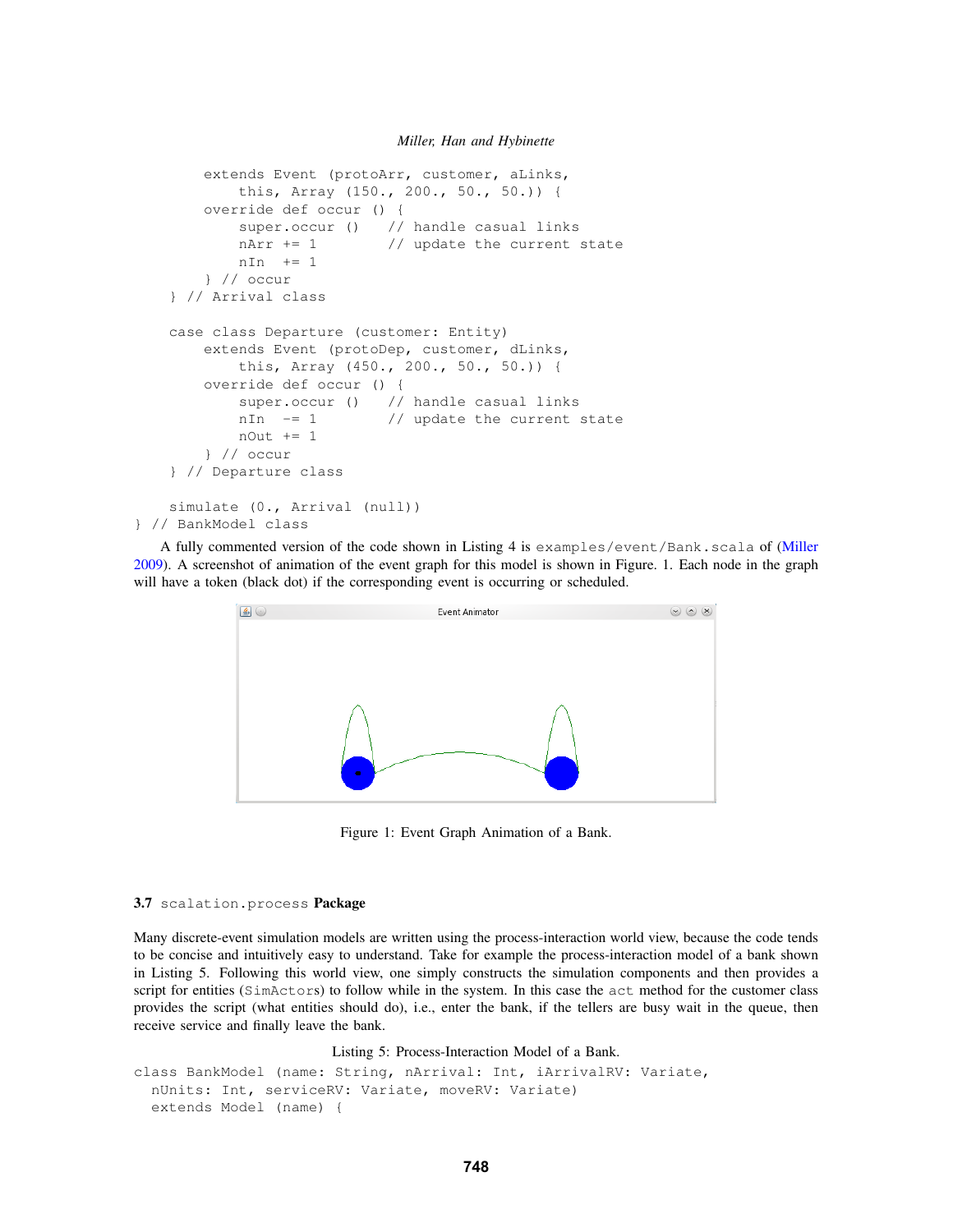```
Miller, Han and Hybinette
```

```
val entry = new Source ("entry", this, Customer, nArrival,
                                 iArrivalRV, Array (100, 100, 30, 30))
 val tellerQ = new WaitQueue ("tellerQ", Array (210, 100, 80, 30))
 val teller = new Resource ("teller", tellerQ, nUnits, serviceRV,
                                   Array (290, 100, 30, 30))
 val door = new Sink ("door", Array (400, 100, 30, 30))
 val entry2tellerQ = new Transport ("entry2tellerQ",
                                   moveRV, entry, tellerQ)
 val teller2door = new Transport ("teller2door", moveRV, teller, door)
 addComponents (
       List (entry, tellerQ, teller, door, entry2tellerQ, teller2door))
 case class Customer () extends SimActor ("c", this) {
    def act () {
        entry2tellerQ.move ()
        if (teller.busy) tellerQ.waitIn ()
        teller.utilize ()
        teller.release ()
        teller2door.move ()
        door.leave ()
    } // act
 } // Customer
 startSim ()
} // BankModel class
```
Currently, ScalaTion includes several types of model components: Junction, Resource, Sink, Source, Transport and WaitQueue. Sources produce entities, while sinks consume them. Resources provide services to entities (typically resulting in some delay). Often, a resource is fronted by a waiting queue that serves as a holding area for entities. Transports are used to move entities from one component to the next, while junctions are used to connect transports. A screenshot of the animation of the bank model is shown in Figure. 2.



Figure 2: Process-Interaction Animation of a Bank.

Scala provides very little overhead in expressing the model. It is necessary to indicate the components and how they are connected, as well as, the script for entities to follow. Even if a Simulation Programming Language (SPL) is used, it would be difficult to provide a significantly more concise and intuitive specification. JSIM provides a similar form, but it is less concise and less elegant. The two codes can be compared between examples/bank2/Bank.java of (Miller et al. 1997) and examples/process/Bank.scala of (Miller 2009). The Scala language also made it easier to write the process-interaction simulation engine, since it provides the Actor model for concurrent programming; whereas, in JSIM lower-level threads were utilized. Note, SIMODULA used Modula-2's coroutines, which are ideally suited for implementing efficient process-interaction simulation engines.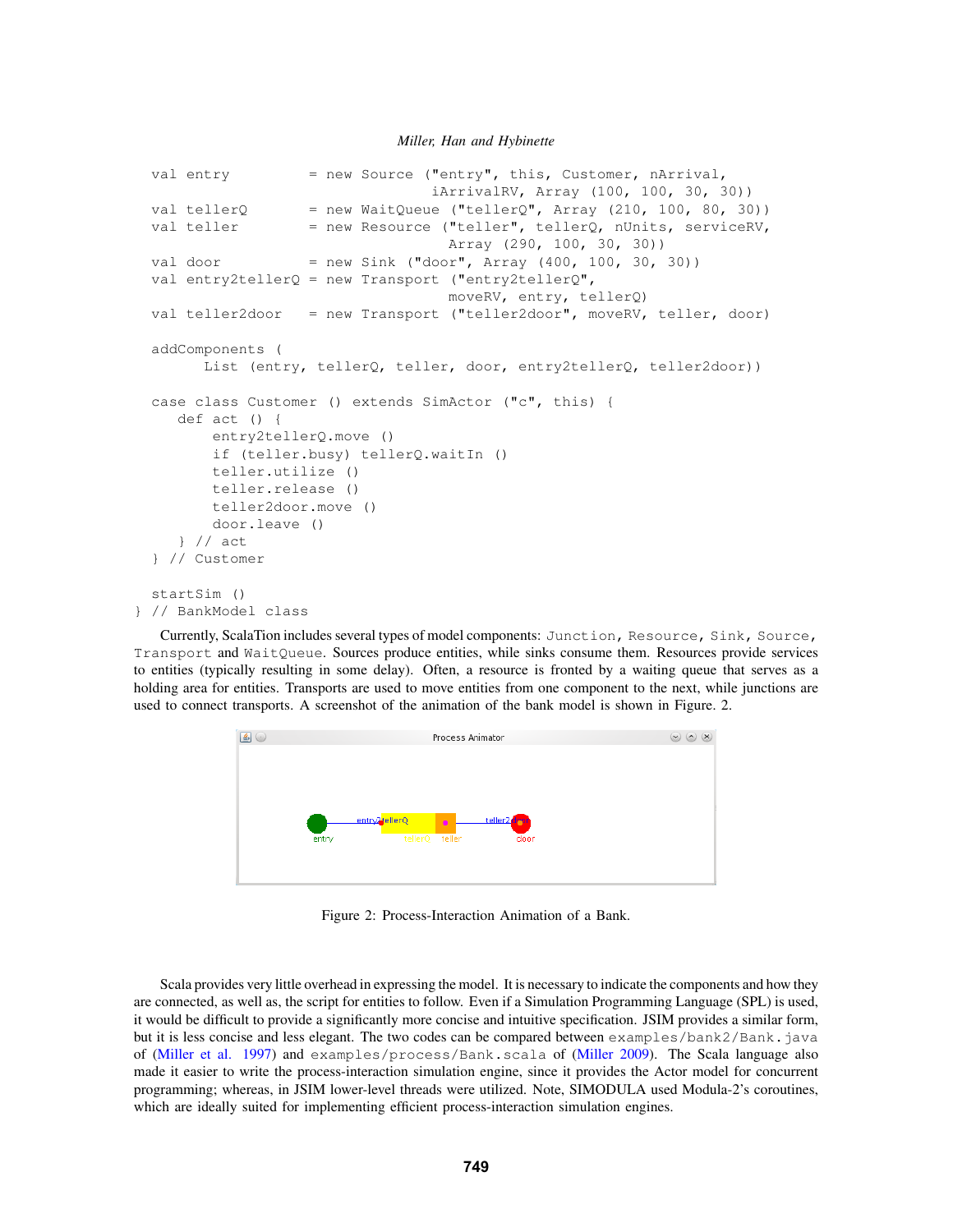### 3.8 scalation.state Package

Although not based on one of the traditional three simulation world views, state oriented models can be useful for modeling and simulation. The emphasis of such models are states and state transitions. Classical examples are Discrete-time and Continuous-time Markov Chains. The scalation.state package provides for the simulation and animation of sample paths as well as steady-state and transient-state solutions (i.e., probability vectors indicating the probability of being in a particular state). The vector and matrix classes in scalation.mathstat make it straightforward to find such solutions. For example, the following method shown in Listing 6 provides a steady-state solution for a Continuous-time Markov Chain (CTMC).

Listing 6: Limiting Probabilities for CTMC.

```
def limit: VectorD = {
    tr.t.slice (0, tr.dim1 - 1).nullspace.normalize
} // limit
```
The object  $\pm r$  is the transition matrix,  $\pm$  transposes the matrix,  $\pm$  is eliminates the last row (it is redundant), nullspace computes a vector in the nullspace of the matrix, and finally normalize normalizes the vector so that its elements add to one.

# 4 CONCLUSIONS AND FUTURE WORK

This paper considers two issues in the development of simulations: (i) narrowing the gap between model and program and (ii) using an embedded Domain Specific Language (DSL) rather than a General Purpose Language (GPL) or Simulation Programming Language (SPL).

On the first issue, we believe that narrowing the gap is beneficial, because it makes the code more readable, makes the mapping between the model and the code more obvious and reduces the development time. Less code is required and it is written in a form that is familiar to those working in the domain. However, completely eliminating the gap could be counter-productive in that it could reduce creativity, slow down innovation and make model specification more cumbersome. An appropriately balanced view might be that as modeling techniques advance, the DSL used for implementing the models should follow, but never catch.

On the second issue, it will be difficult for a GPL to keep up with advancing modeling methodologies. For example, many simulations are written in C, a language that has changed little in almost forty years. DSLs can be updated and extended more readily than whole programming languages. SPLs share many of the advantages of DSLs, particularly in terms of being high-level and oriented toward a domain (e.g., manufacturing simulations). However, as mentioned earlier, there are certain limitations to SPLs, such as limitations in language constructs and the requirement to learn a new language. For an embedded DSL, these problems are reduced, since one can always rely on the parent language (e.g., Scala for ScalaTion).

For further information about ScalaTion, including download instructions is hosted in the Scalation Web page (Miller 2009).

The following items are on our agenda for future work:

- We are in the process of improving our scalation.dynamics package by adding an integrator more suitable for stiff systems, as well as extending our LinearDiffEq class to handle eigenvalues that are complex numbers.
- We have started to investigate Scala's existing support of Unicode for adding Greek letters (e.g., Normal  $(\mu, \mu)$ ) σ)) as well as operators that look more like their mathematical counterparts (e.g., def  $\leq$  (y: T): Boolean =  $x \le y$ ), see (Scala-Forum 2009). Note, an interesting language that makes full use of Unicode is Fortress (Allen et al. 2007).
- We hope to add a package for 3D animation that interfaces with Java OpenGL (JOGL).

# **REFERENCES**

Allen, E., D. Chase, C. Flood, V. Luchangco, J. Maessen, S. Ryu, and G. L. Steele, Jr. 2007. Project Fortress: A Multicore Language for Multicore Processors. *Linux Magazine* 38 (43).

Arnold, K., and J. Gosling. 1996. *The Java Programming Language*. Reading, Massachusetts, USA: Addison-Wesley.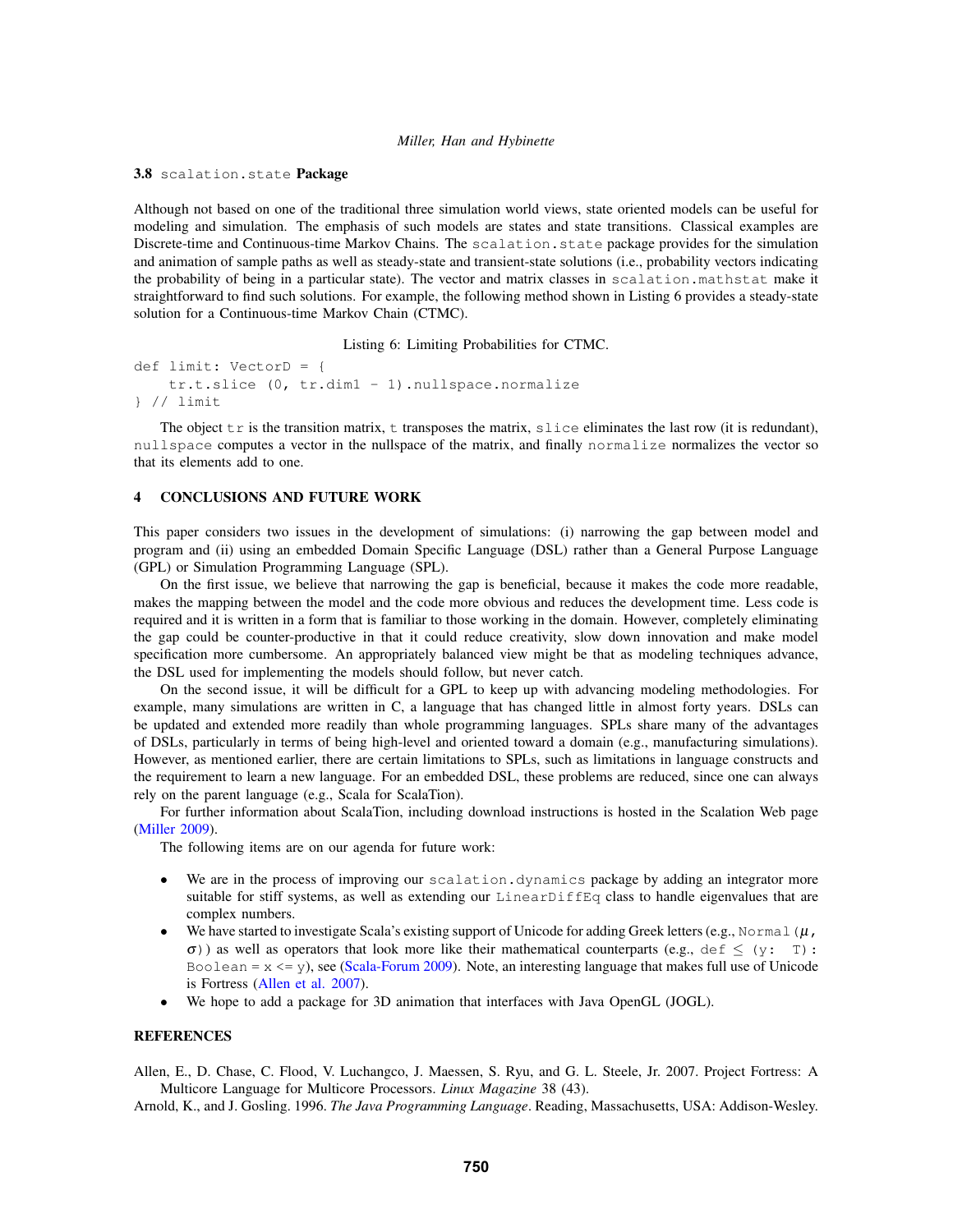- Dubochet, G. 2006. On Embedding Domain-specific Languages with User-friendly Syntax. In *Proceedings of the 1st Workshop on Domain-Specific Program Development*, 19–22. Nantes, France.
- Fulgham, B. 2010. The Computer Language Benchmarks Game. Available via: <shootout.alioth.debian.org>.
- Hejlsberg, A., S. Wiltamuth, and P. Golde. 2003. *The C# Programming Language.* Reading, Massachusetts, USA: Addison-Wesley.
- Hudak, P., S. P. Jones, P. Wadler, B. Boutel, J. Fairbairn, J. Fasel, M. M. Guzmán, K. Hammond, J. Hughes, T. Johnsson, D. Kieburtz, R. Nikhil, W. Partain, and J. Peterson. 1992. Report on the Programming Language Haskell: A Non-strict, Purely Functional Language version 1.2. *ACM SIGPLAN Notice* 27 (5): 1–164.
- Hybinette, M., E. Kraemer, Y. Xiong, G. Matthews, and J. Ahmed. 2006. SASSY: A Design for a Scalable Agentbased Simulation System using a Distributed Discrete Event Infrastructure. In *WSC '06: Proceedings of the 38th Conference on Winter Simulation*, ed. L. F. Perrone, F. P. Wieland, J. Liu, B. G. Lawson, D. M. Nicol, and R. M. Fujimoto, 926–933. Monterey, California, USA: IEEE, Inc.
- Koenig, D., A. Glover, P. King, G. Laforge, and J. Skeet. 2007. *Groovy in Action.* Greenwich, Connecticut, USA: Manning Publications Co.
- McCarthy, J. 1960. Recursive Functions of Symbolic Expressions and Their Computation by Machine.*Communications of the ACM* 3 (4): 184–195.
- Mernik, M., J. Heering, and A. M. Sloane. 2005. When and How to Develop Domain-specific Languages. *ACM Computing Surveys (CSUR)* 37 (4): 316–344.
- Miller, J. A. 2009. Scalation Project. Available via: <www.cs.uga.edu/~jam/scalation>.
- Miller, J. A., G. T. Baramidze, A. P. Sheth, and P. A. Fishwick. 2004. Investigating Ontologies for Simulation Modeling. In *ANSS '04: Proceedings of the 37th Annual Symposium on Simulation*, 55–71. Washington, DC, USA: IEEE, Inc. Available via: <www.cs.uga.edu/˜jam/DeMO>.
- Miller, J. A., R. S. Nair, Z. Zhang, and H. Zhao. 1997. JSIM: A JAVA-Based Simulation and Animation Environment. In *ANSS '97: Proceedings of the 30th Annual Simulation Symposium*, 31 – 42. Washington, DC, USA: IEEE, Inc. Available via: <www.cs.uga.edu/˜jam/jsim/>.
- Miller, J. A., and O. R. Weyrich, Jr. 1989. Query Driven Simulation using SIMODULA. In *ANSS '89: Proceedings of the 22nd Annual Symposium on Simulation*, 167–182. Los Alamitos, California, USA: IEEE, Inc.
- Milner, R. 1984. A Proposal for Standard ML. In *LFP '84: Proceedings of the 1984 ACM Symposium on LISP and Functional Programming*, 184–197. New York, NY, USA: ACM.
- Moors, A., F. Piessens, and M. Odersky. 2008. Parser Combinators in Scala. Technical Report CW491, Department of Computer Science, Katholieke Universiteit Leuven.
- Nair, R. S., J. A. Miller, and Z. Zhang. 1996. Java-based Query Driven Simulation Environment. In *WSC '96: Proceedings of the 28th Conference on Winter Simulation*, ed. J. M. Charnes, D. J. Morrice, D. T. Brunner, and J. J. Swain, 786–793. Piscataway, New Jersey: IEEE, Inc.
- Nance, R. E. 1996. A History of Discrete Event Simulation Programming Languages. In *History of Programming Languages—II*, 369–427. New York, NY, USA: ACM.
- Odersky, M. 2010. A Postfunctional Language. Available via: <www.scala-lang.org/node/4960>.
- Odersky, M., L. Spoon, and B. Venners. 2008. *Programming in Scala: A Comprehensive Step-by-step Guide*. 1st ed. Mountain View, California, USA: Artima Press.
- Rosetta-Code 2010. Power Set. Available via: <rosettacode.org/wiki/Power\_set>.
- Scala-Forum 2009. Aliasing  $\leq$  Method to  $\leq$  (\u2264) for All Ordered[T]. Available via: <www.scala-lang.org/node/4691>.
- Schruben, L. 1983. Simulation Modeling with Event Graphs. *Communications of the ACM* 26 (11): 957–963.
- Silver, G. A., K. R. Bellipady, J. A. Miller, W. S. York, and K. J. Kochut. 2009. Supporting Interoperability Using the Discrete-event Modeling Ontology (DeMO). In *WSC '09: Proceedings of the 41th Conference on Winter Simulation*, ed. M. D. Rossetti, R. R. Hill, B. Johansson, A. Dunkin, and R. G. Ingalls, 1399 – 1410. Austin, Texas, USA: IEEE, Inc.
- Sloane, T. 2008. Experiences with Domain-specific Language Embedding in Scala. In *Proceedings of the 2nd International Workshop on Domain-Specific Program Development (DSDP)*, ed. J. Lawall and L. Réveillère, 7. Nashville, Tennessee, USA.
- Smith, J. B. 2006. *Practical OCaml.* Berkeley, California, USA: Apress.